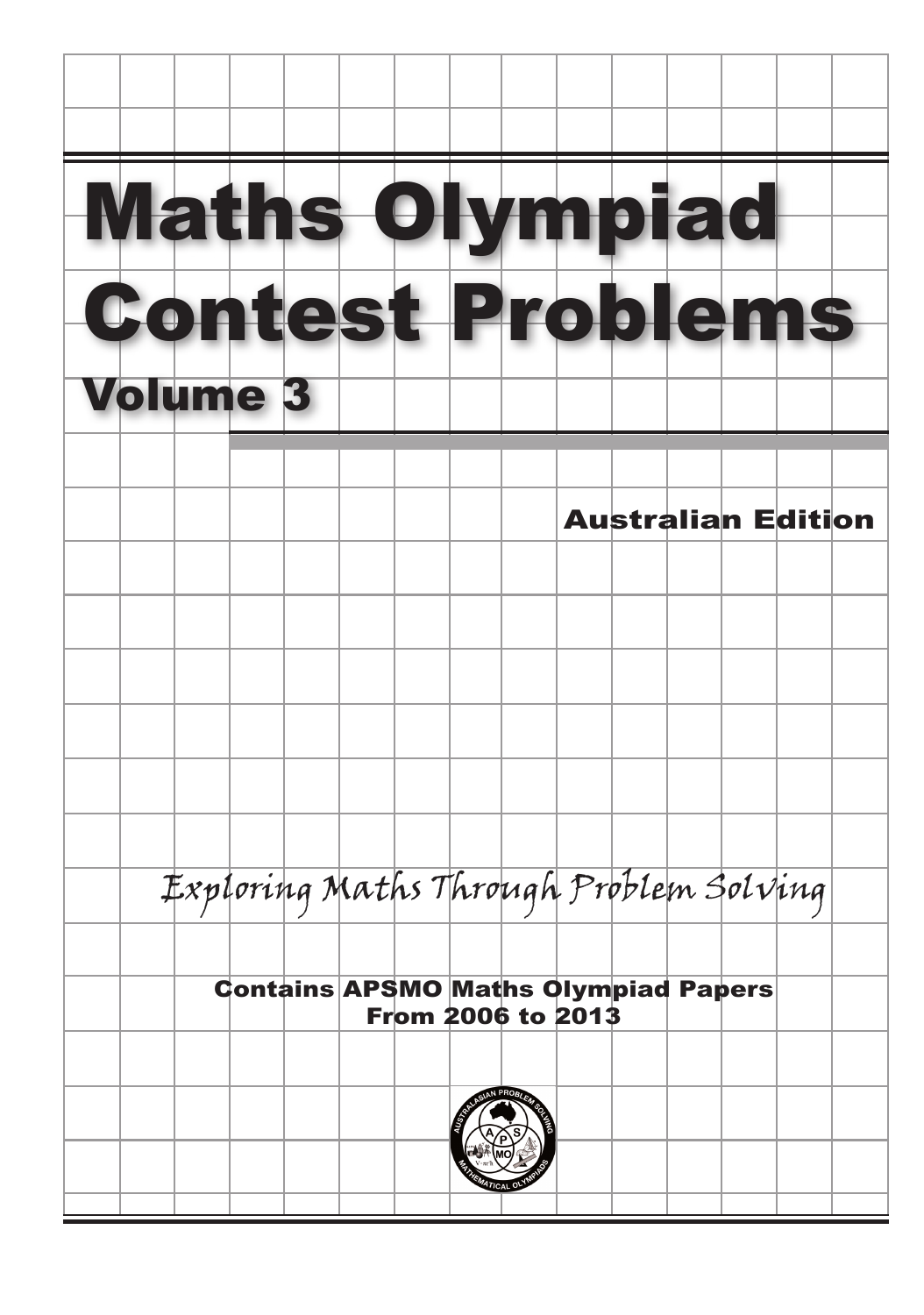# **Contents**

| <b>Preface</b>                               | VĬ   |
|----------------------------------------------|------|
| <b>Contest Problem Types</b>                 | viii |
| <b>Introduction</b>                          | 1    |
| For All Readers:                             |      |
|                                              |      |
|                                              |      |
|                                              |      |
|                                              |      |
|                                              |      |
| 6.                                           |      |
|                                              |      |
|                                              |      |
|                                              |      |
| For the PICO (Person In Charge of Olympiad): |      |
|                                              |      |
|                                              |      |
|                                              |      |
|                                              |      |
|                                              |      |
|                                              |      |
|                                              |      |
| Olympiad Problems: Division J: Sets 1 - 8    | 23   |
|                                              |      |
|                                              |      |
| Olympiad Problems: Division S: Sets 9 - 16   | 65   |
|                                              |      |
|                                              |      |
| <b>Hints</b>                                 | 107  |
|                                              |      |
|                                              |      |
|                                              |      |
|                                              |      |
| Answers                                      | 125  |
|                                              |      |
|                                              |      |
|                                              |      |
|                                              |      |
| <b>Solutions: Strategies and Follow-Ups</b>  | 131  |
|                                              |      |
|                                              |      |
|                                              |      |
|                                              |      |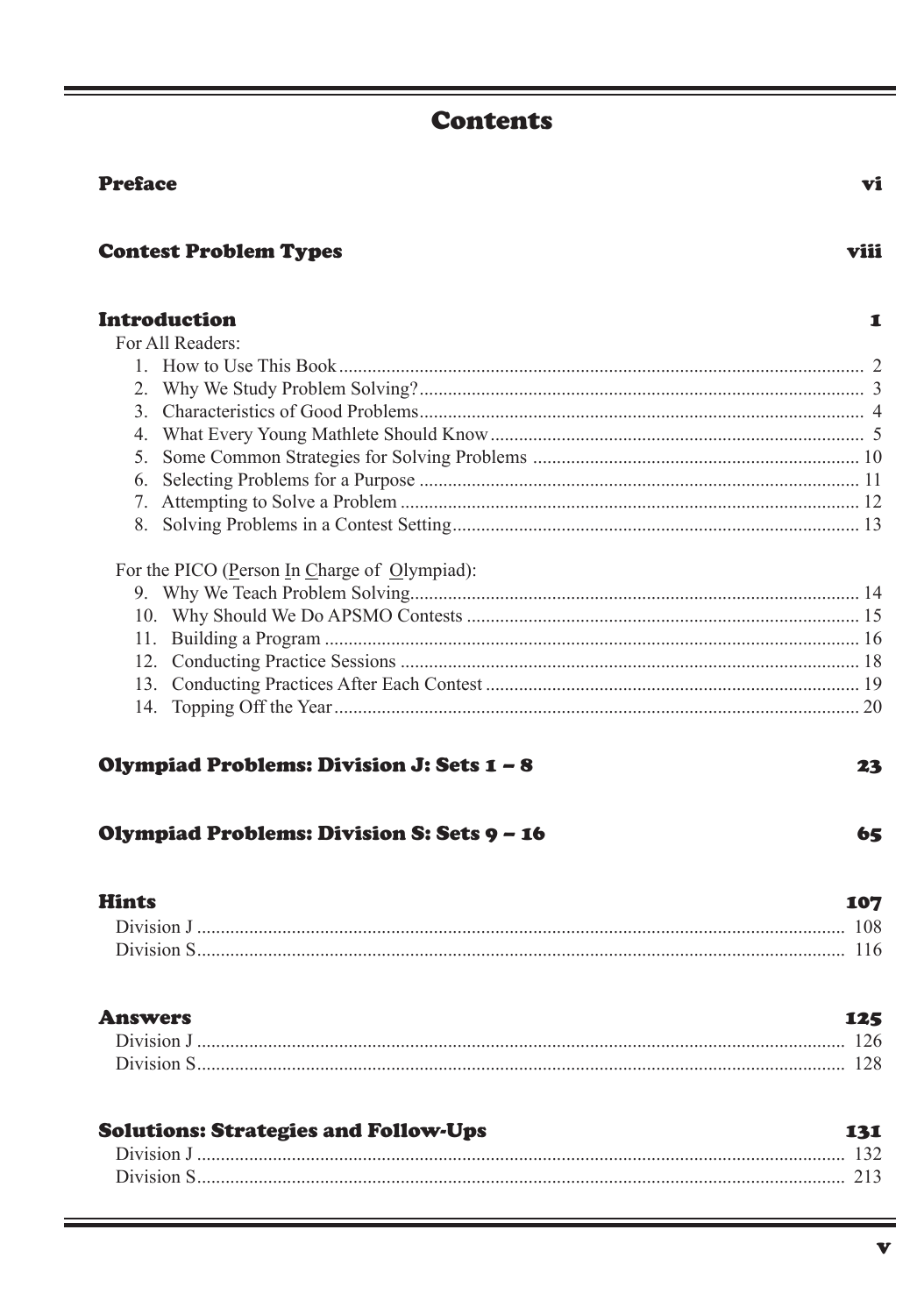# Preface to Australian Edition

Australasian Problem Solving Mathematical Olympiads (APSMO) Inc is proud to be affiliated with Mathematical Olympiads for Elementary and Middle Schools (MOEMS).

APSMO has been providing Mathematical Olympiads to schools throughout Australia and New Zealand since 1987. Our annual interschool Olympiads are held five times a year between May and September. There are two Divisions in the Olympiads, Division J for students up to 12 years of age and in school Year 6 or below, and Division S for students up to 14 years of age and in school Year 8 or below.

This book is the third volume to Maths Olympiad Contest Problems for Primary and Middle Schools (Australian Edition), containing the past Olympiad questions from APSMO Olympiads held between 2006 and 2013. It is an excellent resource, good for review and practice of problem solving and working mathematically techniques.

We take this opportunity to thank MOEMS for permission to reprint this text with the following modifications:

- Australian spelling
- Changes in nomenclature such as imperial to decimal measurements, American coinage to Australian coinage
- All Olympiad questions remain true to the original. In certain situations the answers may differ to the original answers, however all care has been taken to ensure that the purpose and solution methods remain unchanged. Consequently, we have continued to use 1c and 2c coins although they are no longer in use in Australia.
- Where it was not possible to change a question without altering the solution methods or intention of the question, a note has been included within the question text as clarification for students. For example: [Note: There are 3 feet in 1 yard].

Thank you to Dr Heather McMaster, lecturer in mathematics education at the University of Sydney, for her valuable assistance in reviewing the alterations and ensuring that the modified questions contained within this text are correct and suitable for Australian students.

Jonathan Phegan March, 2015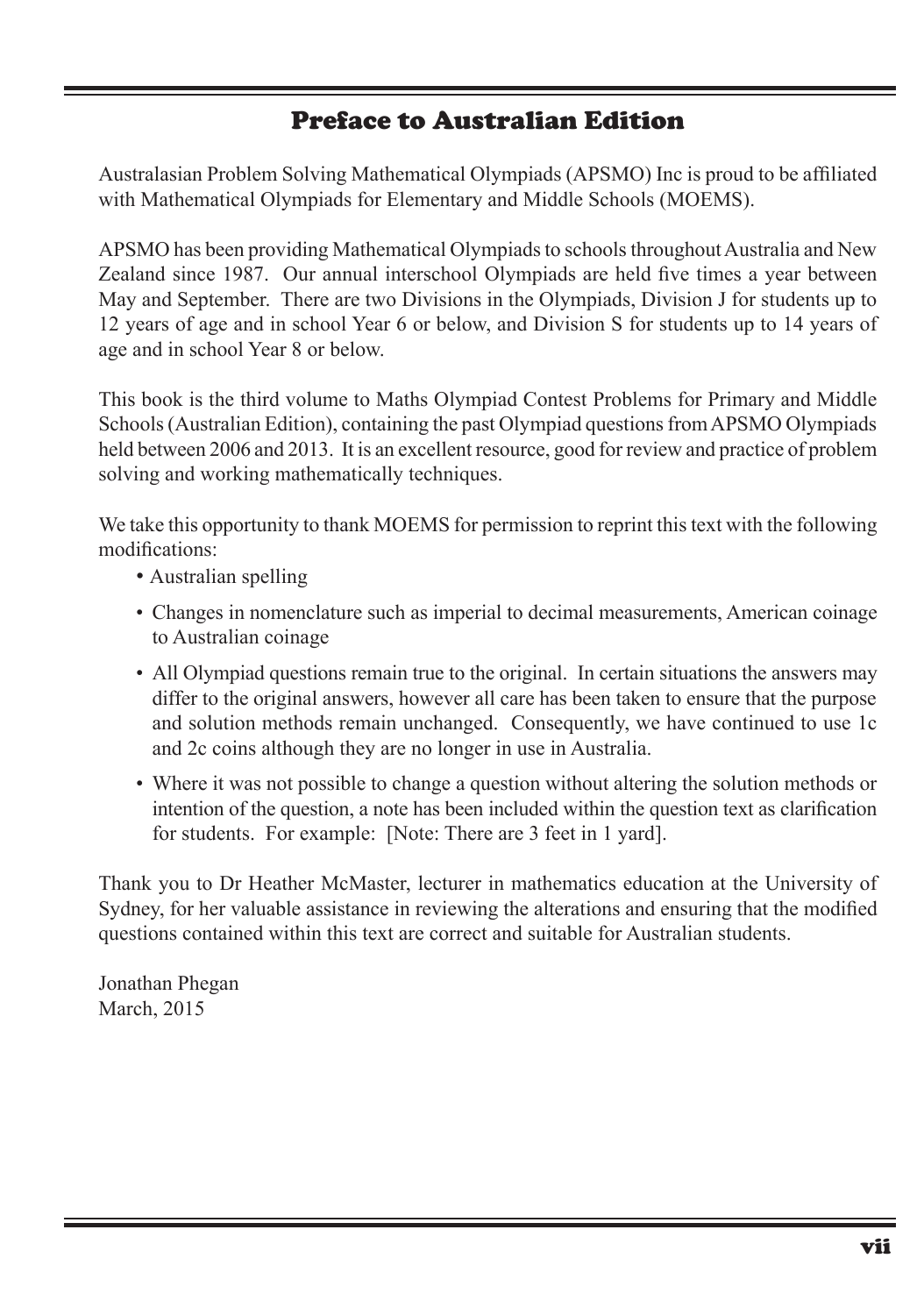# Contest Problem Types

Many but not all contest problems can be categorised. This is useful if you choose to work with several related problems even if they involve different concepts.

**KEY:** problems are organised by type and are coded by **page number and problem placement** on that page. For example, "**Long division: 36BD, 84A, 165E**" refers to four questions, each involving long division: problems B and D on page 36, problem A on page 84, and problem E on page 165.

*Note*: Pages 24-64 refer to Division J contest problems and pages 66-106 refer to Division S contest problems. Each *Follow-Up* problem is located after a model solution to a contest problem, is related conceptually to it, and usually extends or expands an aspect of it.

**A**

**Addition patterns** — see *Patterns*

**Age problems:** 30C, 31B, 34E

**Algebraic thinking:** 24A; 28C, 29B, 30C, 31A, 34B, 35A, 43AE, 46B, 47B, 49D, 50AD, 51A, 52A, 54B, 55C, 56D, 57B, 58C, 61A, 68A, 70C, 72A, 74A, 75E , 77B, 78A , 79B, 83C, 84B, 85AD, 87BC, 90AD, 92C, 95B, 97B, 98BE, 99C, 100B, 101C, 103B, 105AC

—— Also see *Digit problems*; *Coin problems*; *Age problems*

**Alphanumeric problems** —see *Cryptarithms*

**Angles:** 87A, 93E, 100D, 104BD, 105E

- **Area:** 24C, 26C, 28C, 30D, 31C, 35D, 38D, 40D, 46D, 60E, 62D, 66E, 75D , 77D, 78D , 79BE, 83E, 91E, 95C, 96C, 102B, 103E
- —— **and perimeter:** 25D, 29D, 36C, 39C, 45D, 53C, 55D, 56E, 71D, 76C, 78D , 79D, 80B

—— *Also see Circles and area*

**Arithmetic sequences and series** — see *Sequences and Series*

—— Also see *Patterns*

**Averages (arithmetic means)** —— see *Statistics*

### **B**

**Binary numbers:**

**Business problems:** 28D, 46B, 47B, 52A, 58B, 73D, 74C, 75A, 85A, 87E, 95B, 104C, 105A, 105D

## **C**

**Calendars:** 26A, 32A, 37A, 102A —— Also see *Cycling numbers*; *Remainders* **Certainty problems:** 24E, 43D, 44C **Circles:** 30A, 59E, 72B **—— and area:** 69D, 70D, 74E, 75D , 79E, 88D, 89C, 94D, 100E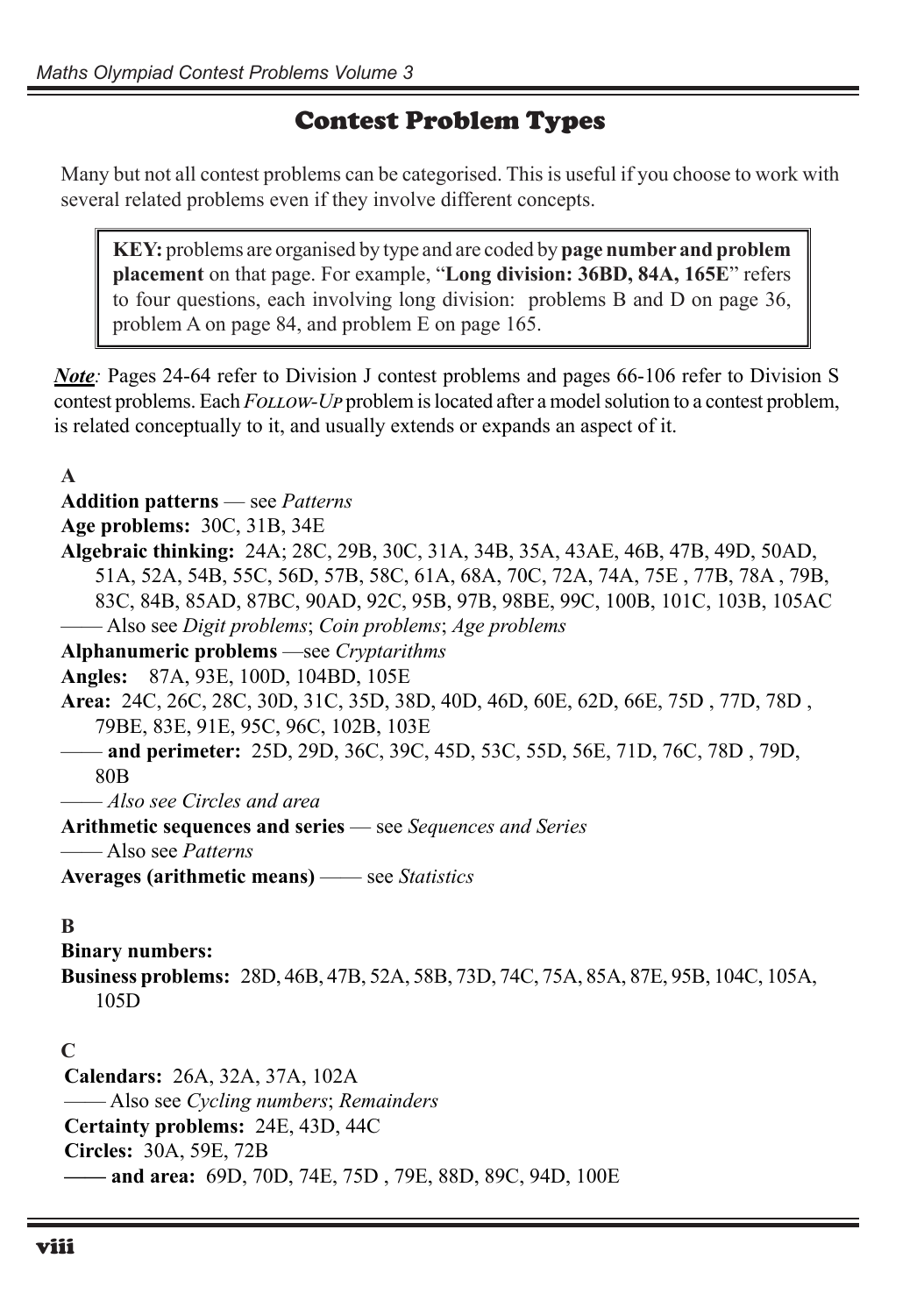—— **Circumference:** , 68E **Clock problems:** 44D, 51C, 74B, 93E **Coin problems:** 29E, 36B, 41B, 42A,71C, 91B **Combinations: Common multiples —** *see Multiples*  **Congruent figures: Consecutive numbers:** 25E, 29B, 33A, 57B, 66A, 70B, 76E, 82C, 84D, 89B, 93A, 101B —— **Consecutive odd or even numbers:** 25C, 48E, 78E , 79B, 97C **Coordinates —** see *Graphs* **Cryptarithms:** 24B, 32B, 37E, 43C, 45A, 54E, 56C, 57D, 60B, 61E, 67A , 77C, 79A, 89D, 98A, 100A **Cubes and rectangular solids:** 44E, 47E, 48D, 77A, 82E, 83E —— **Painted cube problems:** 27D, 40E, 57E, 97D, 101E **Cubic numbers** — *see Square and cube numbers* **Cycling numbers:** 27A, 30A, 41E, 49A, 55B, 66D, 73A, 92D, 100C, 105B —— Also see *Calendars*; *Remainders*

### **D**

**Decimals** — see *Fractions*

**Digit problems:** 25AE, 32E, 33C, 35E, 39D, 44D, 46D, 49B, 56A, 70E, 73B, 81B, 83B, 84D, 88A, 95A, 99ACD

—— Also see *Cryptarithms*; *Divisibility* 

**Distance problems** — see *Motion problems*

**Distributive property:** 44A,60A, 81C, 83D, 87B, 99B

**Divisibility:** 27E, 39B, 41A, 46E, 57D, 58A , 77C

—— Also see *Factors*; *Multiples; Cycling numbers*

**Draw a diagram:** 27A, 30B, 31C, 32D, 33B, 35B, 37BC, 38D, 41C, 42CE, 43A, 46CD, 47C, 49E, 50D, 51D, 52BE, 54D, 55C, 59E, 61D, 62E, 70A, 72B, 75D, 78B, 86D, 88D, 90E, 91E, 94ACE, 96C, 97D, 100D, 101CE, 103AE, 104AD —— Also see *Graphs*

### **E**

**Even vs. odd numbers** — see *Parity*

**Exponents:** 41E, 83B, 88B, 100C

## **F**

**Factorials:** 88B, 98E

**Factors:** 24D, 31AE, 33C, 35C, 42D, 46E, 67D, 69B, 71E, 75B, 91D

—— **Common Factors:** 45D, 83A

—— Also see *Divisibility*; *Multiples*

**Fractions, decimals, percents:** 27B, 28B, 31D, 37C, 50D, 52D, 58BE, 62E, 63A, 66D, 67DE, 68D, 69A, 70C, 71E, 73D, 74D , 77B , 79C, 80A, 82A, 83CD, 87BE, 88E, 90BD, 92A, 93C, 95C, 97B, 97E, 99B, 102E, 104E, 105D

—— Also see *ratios and proportions*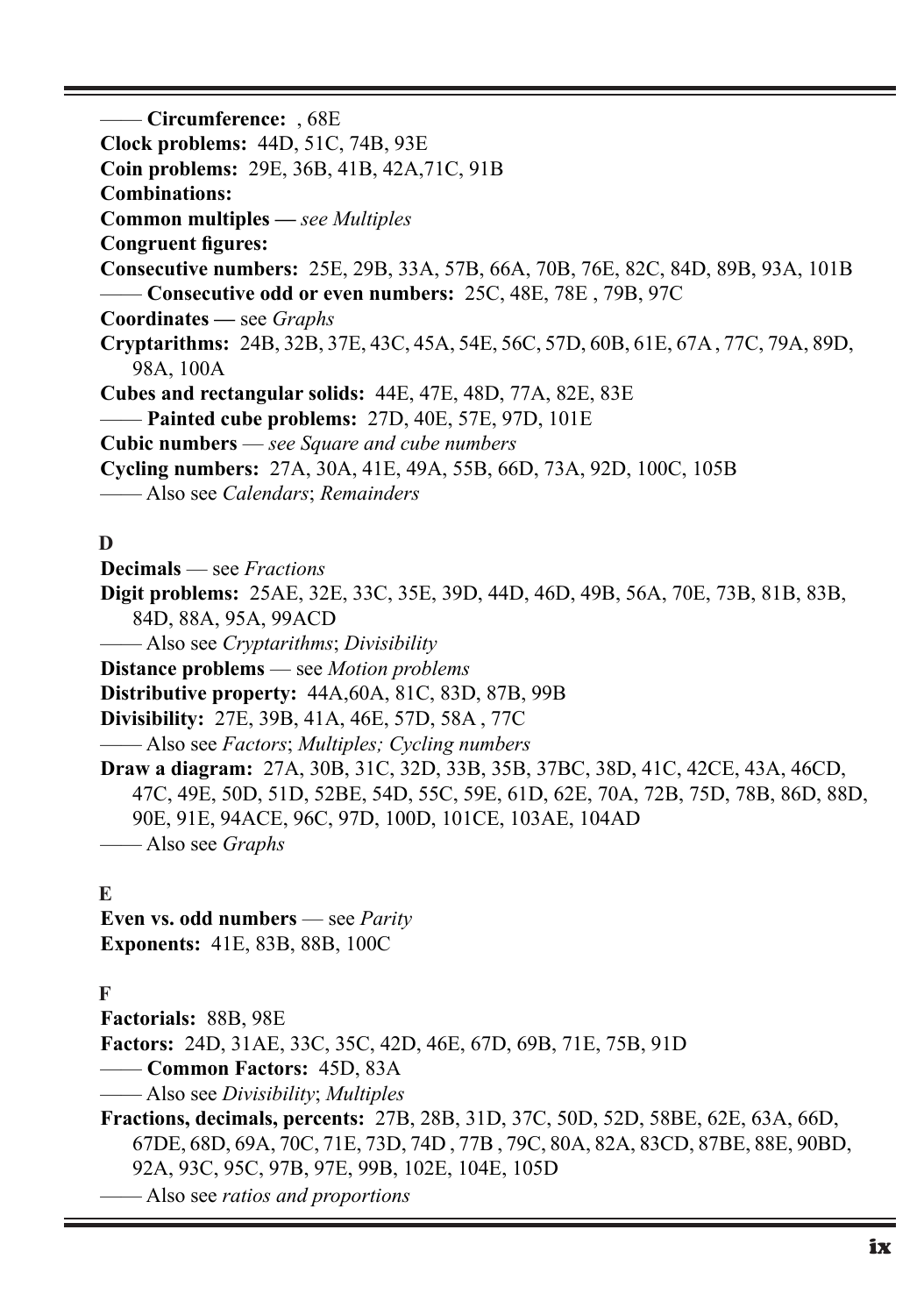#### **G**

**Graphs:** 82B, 84C, 85C, 86E, 89E, 93D, 95E, 98D, 101C, 103E, 104A

#### **L**

**Logic:** 28A, 29C, 30B, 33E, 35B, 36A, 40A, 52B, 53B, 63D, 66C, 67C, 81A, 94A, 96E, 99A, 103A

**Least Common Multiple** — see *Multiples*

### **M**

**Magic Squares:** 25C, 56B, 85E

**Mean, Median, Mode** — see *Statistics*

#### **Memorable problems:**

 Border Problem, the: 26D Clover Problem, the: 53E Fence-Post Problem 70A Funny Numbers: 35C Palimage Problem, the: 25A Three Intersecting Figures: 32D Traffic Flow 68D Turnover Card Problem, the: 43D Twinners: 45B Up-and-down numbers: 77E **Motion problems:** 37D, 47C, 51E, 66B, 74B, 76D, 79C, 80D, 84C, 100D, 102D

**Multiples:** 39E, 42D, 48C, 49B, 50B, 60D, 76E, 86C, 89B

—— **Common multiples:** 27B, 38C, 40B, 47D, 51B, 68C, 81C

—— Also see *Divisibility*; *Factors*

## **N**

**Number patterns** — see *Patterns*

**Number sense:** 28E, 29A, 31A, 34AD, 37B, 38A, 39A, 44A, 45A, 48A, 53AB, 54AC, 55A,59AB, 62A, 71A, 76A, 86AC, 88A, 89A, 91A, 93B, 96A, 97A, 101A —— Also see *Cryptarithms*

## **O**

**Odd vs. even numbers** — see *Parity*

**Order of operations:** 44A, 60A

**Organising data:** 29B, 32C, 34C, 42B, 43D, 44D, 45C, 47B, 49E, 52E, 53D, 54D, 57A, 59D, 60D, 61BCD, 67B, 72D , 77E, 81E, 82D, 94E, 95D, 96E, 104B

### **P**

**Painted cube problems** — see *Cubes and rectangular solids*

**Palindromes:** 42D

**Parity (***odd vs. even numbers***):** 27E, 31E, 32C, 41E, 47D, 49D, 50E, 51B, 56D, 57D, 62C, 67A, 75C, 76E, 78C, 80D, 85B, 86C, 93D, 95E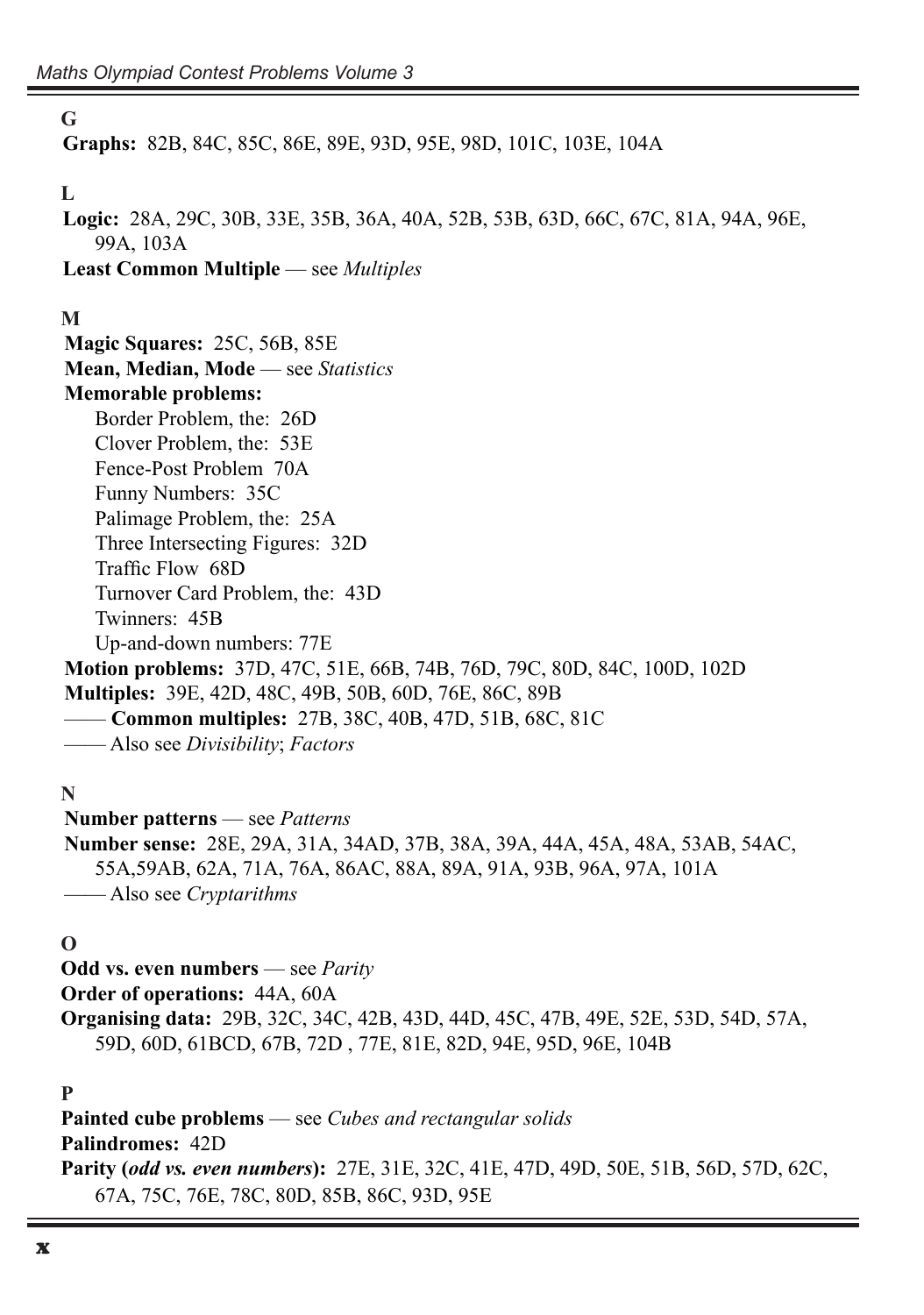**Paths:** 44E, 47B, 52E, 76B, 82D, 93D, 95E, 99D, 104A

**Patterns:** 37B, 75C, 82C, 97C, 99B, 103D, 105E

—— Also see *Sequences and series*; *Triangular numbers*

**Per cent —** see *Fractions, decimals, percents*

- **Perfect squares** see *Square numbers*
- **Perimeter:** 41C, 42E, 47E, 51D, 58D, 84B, 89C, 92C

—— Also see *Area and perimeter*

- **Prime numbers:** 31E, 39BD, 42AD, 44C, 45B, 46E, 52C, 57C, 62C, 67D, 78C, 81B, 85B, 88B, 91D, 98C, 99E, 102C
- **Probability:** 26E, 32C, 36E, 45C, 68C, 80C, 82D, 88C, 99E, 103C
- **Process of Elimination:** 28A, 29C, 50C, 53B, 56BC, 59BC, 61E, 63B

**Proportions —** *see Ratios and proportions*

#### **R**

- **Ratios and proportions:** 25B, 41D,46C, 60C, 72C, 73E, 75A, 85C, 86D, 95C, 98D, 101C, 105AD
- **Rectangles and squares:** 24C, 28C, 30D, 31C, 36C, 38E, 39C, 40D, 41C, 51D, 55D, 56E, 58D, 59C, 60E, 61C, 66E, 70D, 71D, 73E , 77D, 78D, 79B, 80B, 82E, 84B, 88D, 89E, 96C, 102B

**Rectangular solids** — see *Cubes and rectangular solids*

**Remainders:** 27E, 31B, 37C, 40B, 47D, 49A,71B, 72E, 101B

—— Also see *Calendars* and *Remainders*

### **S**

- **Sequences and series:** 26C, 33D, 36D, 38E, 43B, 44C, 62B, 75C, 78E, 81B, 87D, 105B —— Also see *Patterns*
- **Shortest paths**  see *Paths*
- **Signed numbers:** 75E, 84A, , 90C, 91C, 92D, 94C, 102C, 105BC
- **Squares**  see *Rectangles and squares*
- **Square and cube numbers:** 39C, 39D, 43E, 55D, 57C, 68B, 70B, 75B, 78E , 79B, 80E, 82A, 84E, 86B
- ——**Square roots:** , 92E, 98B
- **Statistics:** 26B, 33B, 40C, 48E, 49C, 57B, 73C , 79D, 80A, 81D, 91B, 94B, 100B, 101D —— **Weighted Averages:** 63C, 69C, 74C, 76D

## **T**

**Tables:** 24D, 25E, 27C, 28AD, 29E, 30CE, 33C, 34CE, 35E, 36BD, 38BC, 41B, 42BC, 43A, 44D, 45E, 46B, 48C, 49D, 50E, 53D, 54BC, 55E, 56D, 58C, 61B, 62B, 63CD, 67AC, 68A, 70CE, 71BC, 72E, 75C, 76DE, 78C, 83CD, 84D, 85D, 86D, 87D, 89BD, 90D, 91D, 95AB, 97C, 98C, 102CD, 103D, 105AE

**Taxicab geometry** — see *Paths*

**Tests of divisibility** — see *Divisibility*

**Tower problems:** 42C, 63E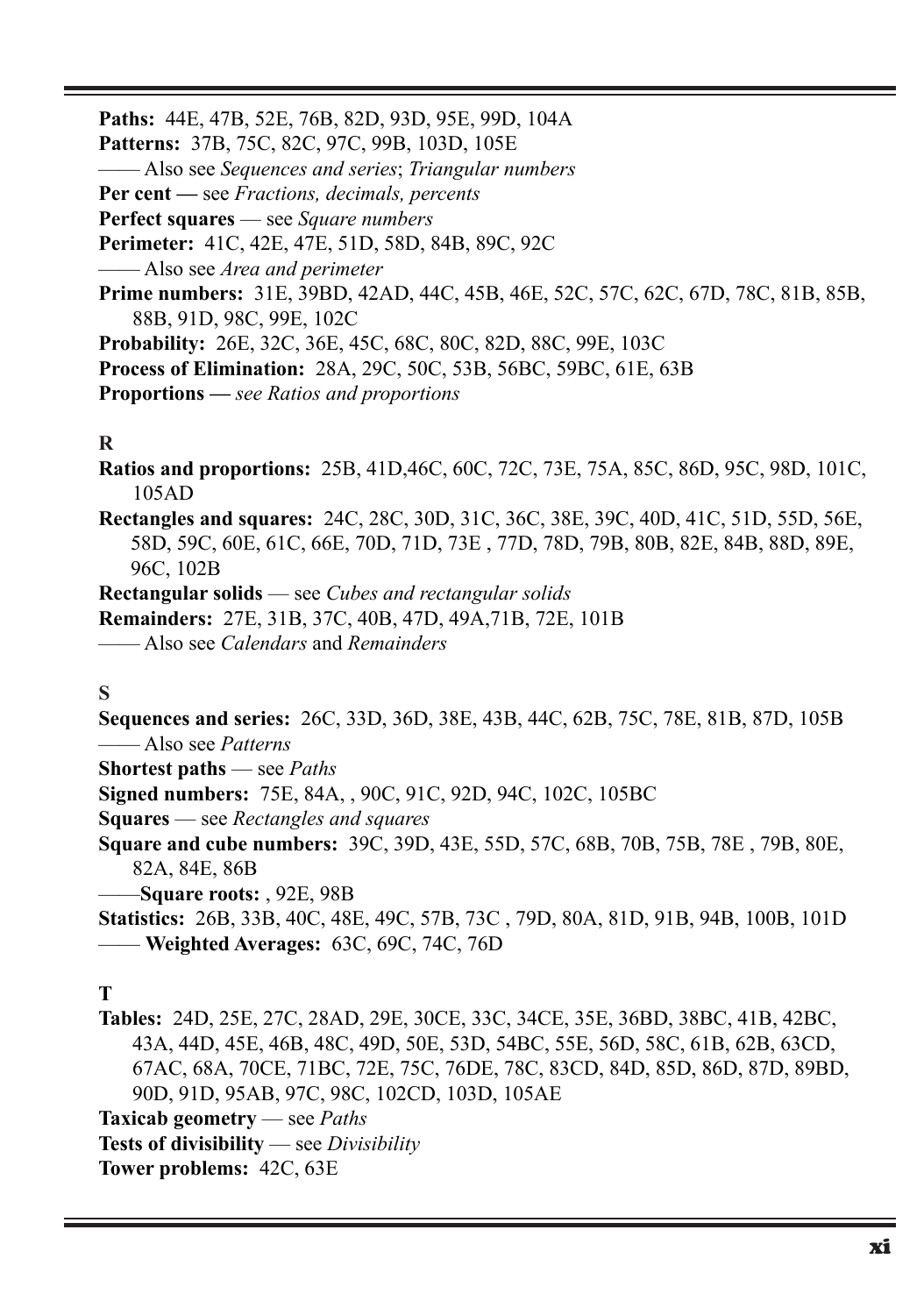**Triangles:** 24C, 38D, 54D, 56E, 66E, 69D, 72D, 78D, 81E, , 89E, 91E, 92C, 94E, 95C, 103E **Triangular numbers:** 37B

**V**

**Venn diagrams:** 61D, 69E **Volume:** 48D, 82E, 90E

**W**

**Working backwards:** 37C, 45E, 47A, 50E, 51A, 55E, 69A, 92B **Weighted averages** — see *Statistics*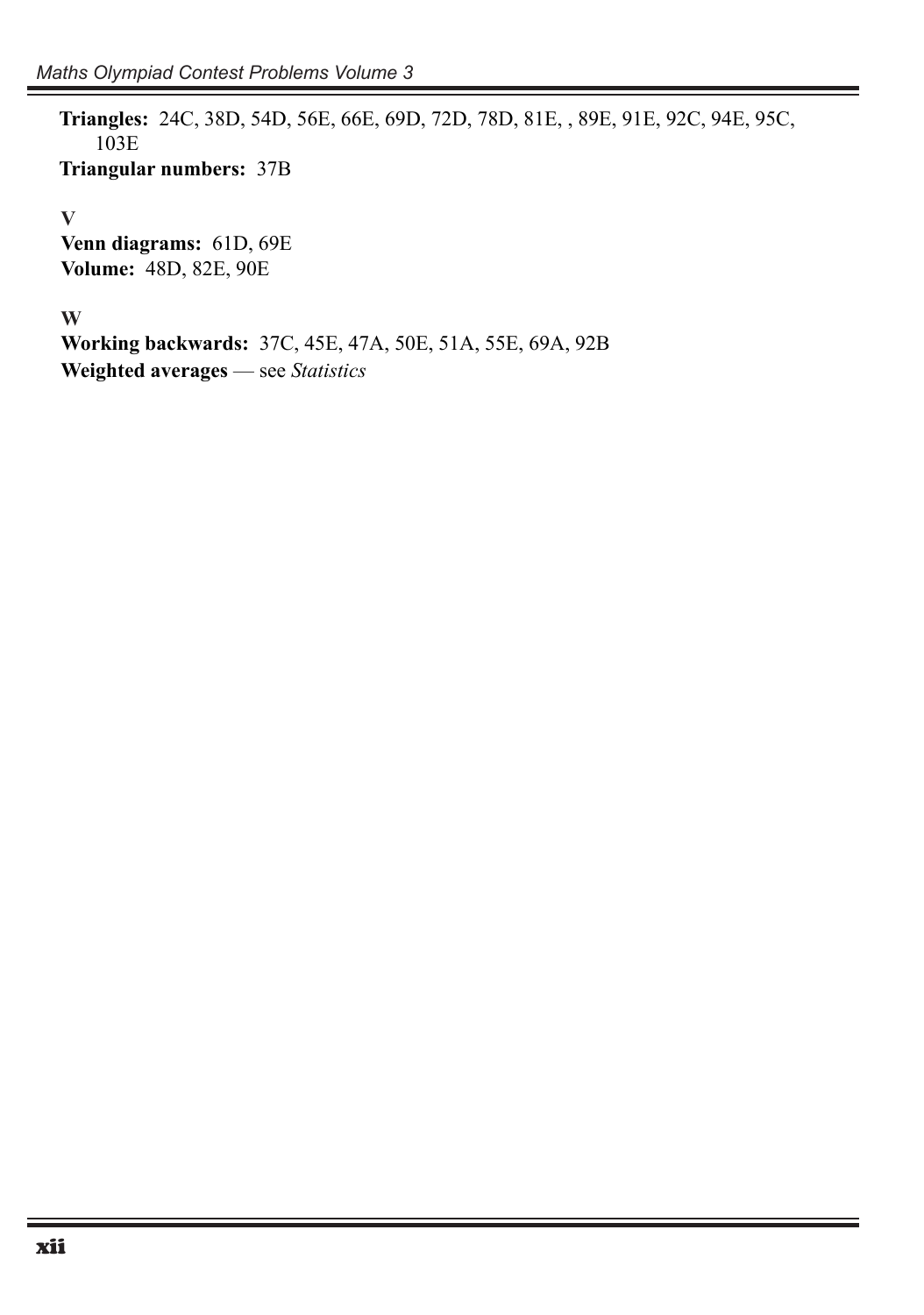# Introduction

# *For the Reader*

This book was written for both the participants in the Australasian Problem Solving Mathematical Olympiads and their advisors. It is suitable for mathletes who wish to prepare well for the contests, students who wish to develop higher-order thinking, and teachers who wish to develop more capable students. All problems were designed to help students develop the ability to think mathematically, rather than to teach more advanced or unusual topics. While a few problems can be solved using algebra, nearly all problems can be solved by other, more elementary, methods. In other words, the fun is in devising non-technical ways to solve each problem.

The 400 Math Olympiad contest problems contained in this book are organised into 16 sets of five contests each. Every set represents one year's competition. The first eight sets were created for Division J, for students in years 4-6, and the other eight for Division S, for students in years 7-8. These problems exhibit varying degrees of difficulty and were written for contests from 2006 to 2013, inclusive.

The introduction is arranged into three parts. Sections 1 through to 5, written for all readers, contain discussions of problem solving in general. Sections 6 through to 8 offer many suggestions for getting the most out of this book. Sections 9 through to 14, designed for the advisor, called the Person-In-Charge-of-the-Olympiads (PICO), include recommendations related to the various aspects of organising a Maths Olympiad program.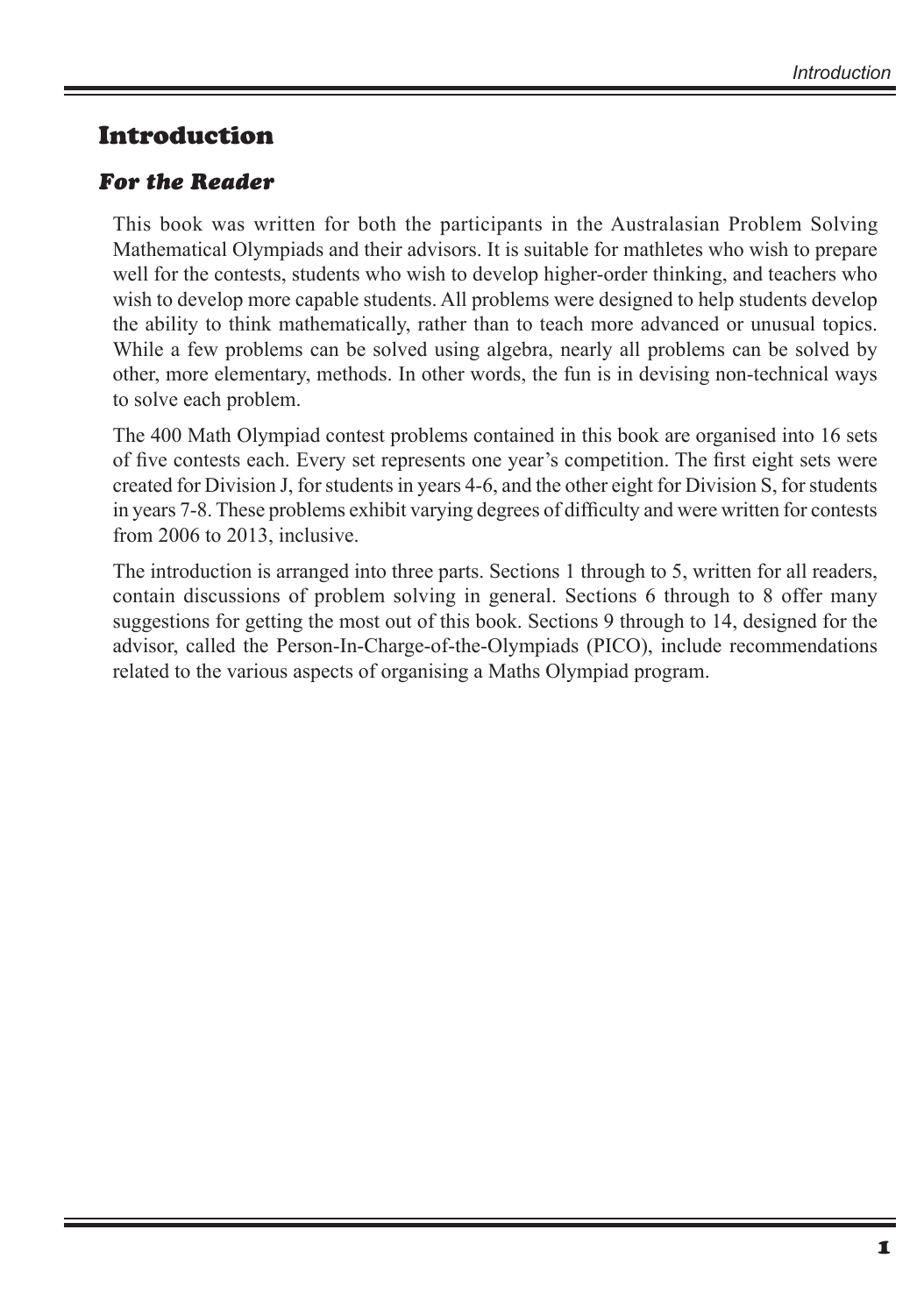# 2. Why We Study Problem Solving

Most people, including children, love puzzles and games. It is fun to test ourselves against challenges. The continuing popularity of crossword, jigsaw, and sudoku puzzles, as well as of board, card, and video games, attests to this facet of human nature.

Problem solving builds on this foundation. A good problem is engaging in both senses of the word. Child or adult, we readily accept the challenge, wanting to prove to ourselves that "I can do this." To many of us, a problem is fun more than it is work. A good problem captures our interest, and once you have our interest, you have our intelligence.

A good problem contains within it the promise of the thrill of discovery, that magic "Aha!" moment. It promises that deep satisfaction, if we solve it, of knowing we've accomplished something. It promises growth, the realisation that we will know more today than we did yesterday. It speaks to our universal desire for mastery. Babies reach continually for their toes until they succeed in grasping them. Toddlers fall continually until they succeed in walking. Children swing continually at a baseball until they succeed in hitting it frequently. A good problem promises us many things, all of them worthwhile.

The history of mathematics is a history of problem-solving efforts.

It is said that perhaps all mathematics evolved as the result of problem solving. Often, one person challenged another, or perhaps himself, to handle an unexpected question. Sometimes the solution extended the range of knowledge in a well-known field or even led to the creation of a new field.

Very little of the knowledge we have today is likely to have developed in the way we study it. What we see in many books is the distilled material, whose elegant, economical organisation and presentation obscure the struggling and false starts that went into polishing it. That which grabbed and held the imagination has been scrubbed out.

A typical example of this is high school geometry. The ancient Greek mathematicians enjoyed challenging each other. "Alpha" would ask "Beta" to find a way to perform a specific construction using only a straightedge and a pair of collapsible compasses. But it wasn't enough for Beta to merely create a method. He also had to convince Alpha that his method would always work. Thus, proofs were born, as a result of problem solving. Slowly, the Greeks built up a whole body of knowledge. Euclid's genius was in collecting all the properties into an organised reference book in which most of them grew logically from a very few basic properties.

For centuries we have taught geometry according to Euclid, instead of tracing the journey taken to arrive at the knowledge. This removed the thought-provoking elements of problem solving mentioned above and with it, much of the involvement for many students.

Therefore…, why should we learn maths through problem solving? To put the magic back into maths.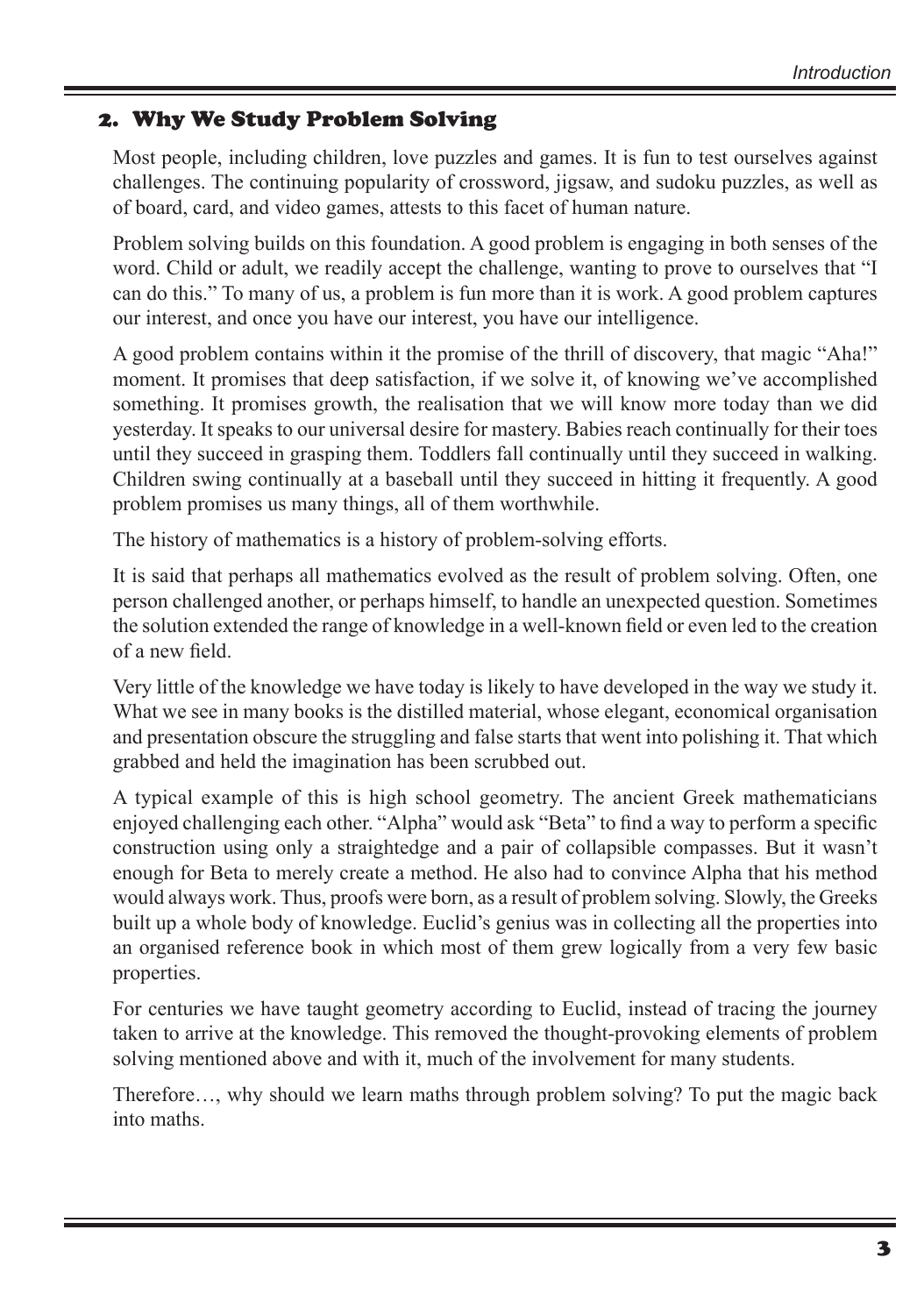# *For the PICO\**

# 9. Why We *Teach* Problem Solving

"When am I ever going to use this?" Contrary to common belief, these words are rarely uttered by a student intent on discussing the future. Rather, they seem to be a statement of frustration, an indirect way of saying, "I don't know what I'm doing, and I don't like feeling uncertain." Cataloguing careers that use mathematics or listing high school maths courses does not seem likely to reassure such a student. Reassurance comes best from giving the student ownership of the skill or concept, and by helping the student become comfortable with the work.

Teachers can provide ownership by posing a good problem and then by allowing the student to find his or her own way to solve it. Teachers can use that innate love of a challenge to engage the student's interest, and therefore the student's intelligence, as discussed in Section 2. The student, responding to the challenge, sees reasons to focus on the problem. If the problem is well chosen and constructed, the student learns something important.

How does teaching through problem solving help the teacher to develop stronger students?

- 1. **Interest:** Good problems tap into something deep within all of us. Assigning them to students engages their interest and focus.
- 2. **Meaning:** Embedding a concept or skill into a good problem provides more meaning to students than merely stating or demonstrating it; students can see a purpose. Skills are not learned just for their own sake, but are seen as tools to be used, not as ends in themselves.
- 3. **Complexity:** Life is not simple. Life's problems are not simple. We do students no favour by making mathematical problems simple. Most good problems require more than one concept to solve. Assigning good problems may help students develop the ability to see the interplay between different concepts.
- 4. **Creativity and flexibility:** Many of the problems in this book show multiple solutions. The more ways a student can see to solve a problem, the freer he or she may feel to try an unusual approach to a puzzling problem. Some of the problems in this book have triggered highly inventive methods.
- 5. **Developing mathematical thinking:** Over time, continued exposure to thoughtful solutions leads students to think mathematically. Subsequent maths courses in high school will require this ability.
- 6. **Retention:** A good problem often allows for many strategies and may require several principles and skills with each strategy. Continually tackling problems and discussing solutions allows the student to revisit most concepts and procedures frequently, each time from a fresh perspective. This disguised practice builds in reinforcement while it clarifies the concept.

## **\* PICO: Person In Charge of Olympiads**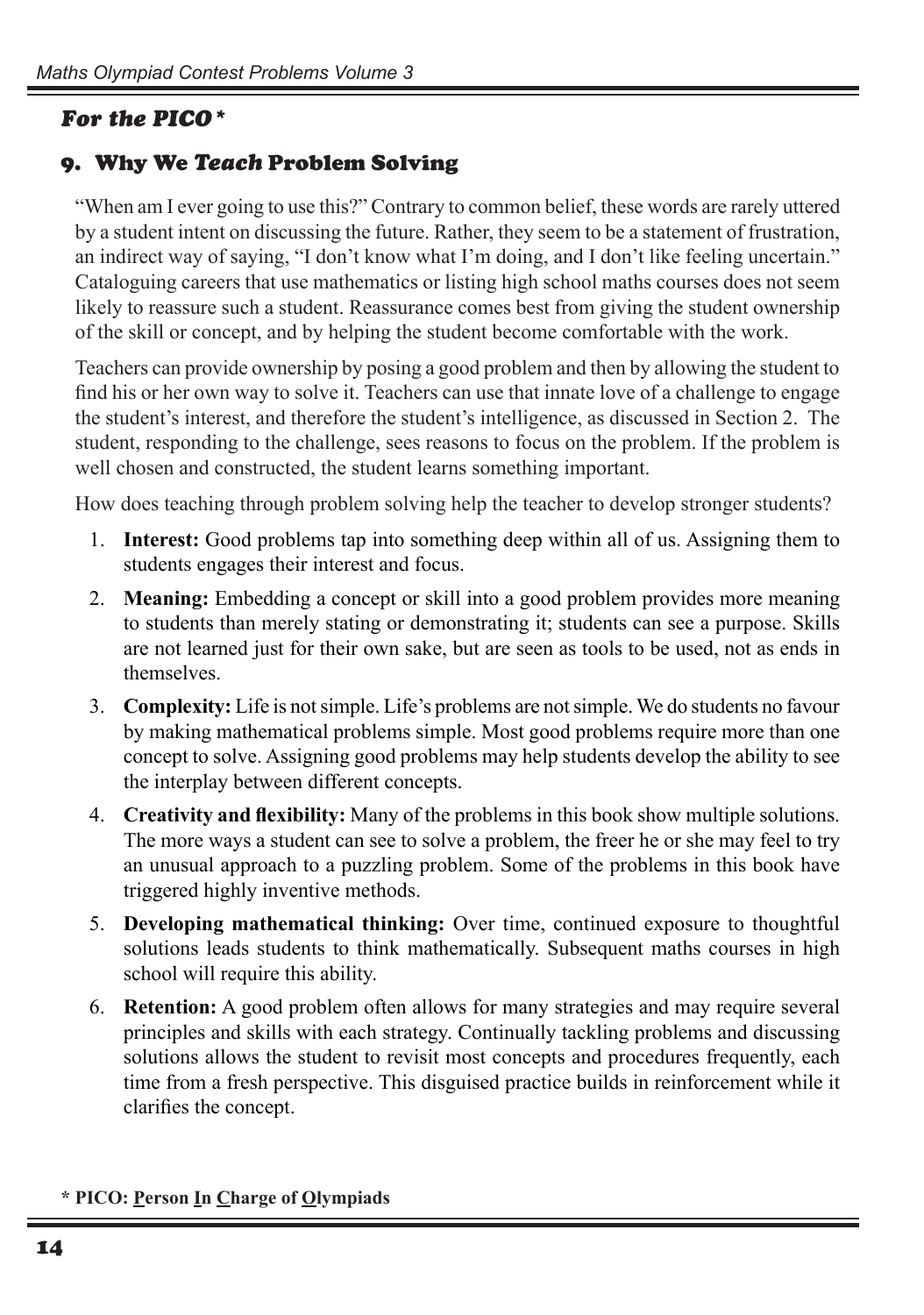- 7. **Building student confidence:** Each demanding problem the teacher assigns reflects a respect for the students' abilities, which students may well appreciate. With each successful solution, the student realises, "I can do this!" Since nothing builds selfconfidence like accomplishment, these two things can stimulate intellectual growth.
- 8. **Empowerment:** When the teacher allows students to tackle problems on their own with no more than an occasional hint and then asks several students to present different approaches aloud, the students assume ownership of the problems. Students are likely to accept that the responsibility for learning is theirs, not the teacher's. Each student becomes an active partner in the learning process. The problem, the solution, the principles involved all become his or her property and are more likely to be available when needed.

# 10. Why Should We Do APSMO Contests?

As discussed in Section 2, various puzzles, games, and sports leagues are immensely popular among both children and their parents, and have been so for many generations. In fact, children seem to turn almost any situation into a game. Why is this so? The most basic answer is that we love to compete, to test ourselves against arbitrary standards, our potential, or our peers. All we require is a reasonable chance of succeeding. Why do we keep at it if we are not doing well? We have an innate belief that with practice we will continually improve. In most of the above we compete less against other people than against our own abilities. This is a valuable source of true growth.

Contests such as spelling bees and the Maths Olympiads use this fundamental human characteristic to entice students into mastering skills or developing a way of thinking. Children (and sometimes the adults) may assume they are competing in order to win awards or to show they can do well on a national scale. The real purpose, however, is to get them to want to tackle richer, more demanding problems than those they may be used to. As with all education, the goal is growth. Adults should be careful to keep the students' sense of competition low-key. To maximise growth, the children should not feel pressured or threatened.

Students usually want two things out of any activity: to feel they belong on this level and to maintain a sense of progress.

To fill the first need and to satisfy most students, the Maths Olympiad contests are scaled so that the average student correctly solves about 40% of the problems during the year. Each contest includes problems specifically designed for both ends of the spectrum. Some problems are uncomplicated (even though they involve mathematical thinking) and their solutions can easily be understood by all. Such problems enable beginners to expect to solve their fair share of the problems within the time limits. Moreover, a student's scoring typically improves from year to year. Meanwhile, other problems challenge even the strongest mathletes. Success is quite attainable, but perfection is rare. In fact, less than one-third of one per cent of all participants correctly solve every problem for the year!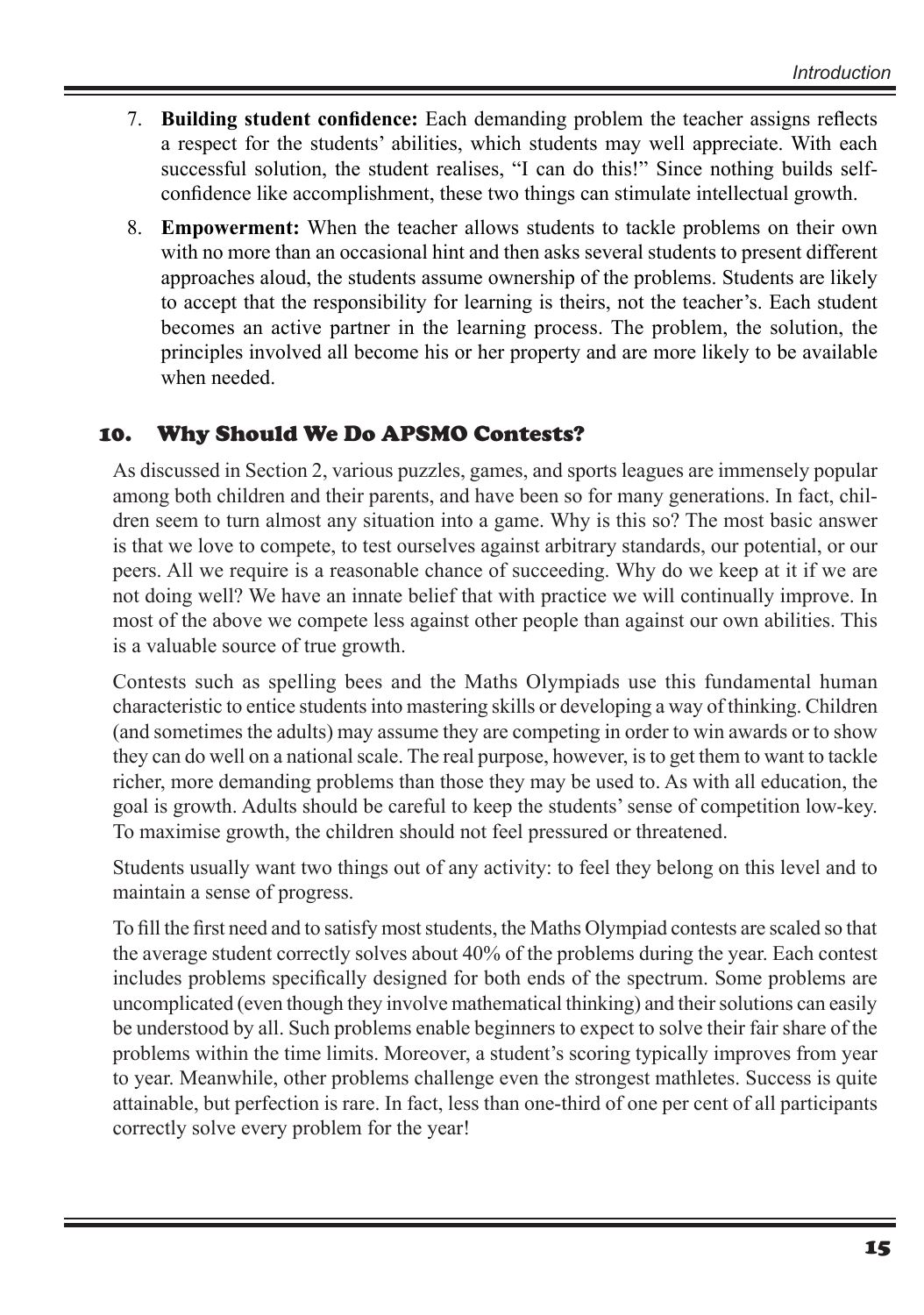To fill the second need, all Olympiad problems involve higher order thought. Those who use guess-check-and-revise will be shown more elegant and efficient solutions when the problem is reviewed immediately afterwards. Even the best mathletes will learn new ways to apply familiar concepts inasmuch as the 25 problems may employ 40 or more principles, some in very subtle ways. The variety itself presents a challenge. Each time students learn something new, their sense of accomplishment is reinforced.

There are two completely separate divisions, **Division J** (for students up to 12 years of age and in school Year 6 or below) and **Division S** (for students up to 14 years of age and in school Year 8 or below). The Maths Olympiads consist of five monthly contests, between May to September inclusive. This provides constant reinforcement of mathematical thinking and problem solving, and helps to keep student interest high. Contests are conducted under strict standard testing conditions. All team members take the contests together. There are no make-ups. Each team can have as many as 30 students and a school can have as many teams as it wants; interested students should not be turned away.

Practices are important. Beginners develop a comfort level with contest problems and all mathletes improve their problem solving skills. (Towards this end APSMO provides 25 practice problems with detailed solutions prior to the first Olympiad.) Each solution also names the strategy employed; about half of the problems offer extensions to help the teacher develop each problem into a mini-lesson.

An individual's score is just the number of problems answered correctly. While in general work should be shown, it is not required on our contests. The team score, compiled after the last Olympiad, is simply the sum of the ten highest individual scores. Large teams and small teams are therefore on a fairly equal footing. No travelling is required; contests are held in the school.

Further, the generous awards structure enables the school to provide ample recognition. The awards package sent to each team includes a Certificate of Participation for every mathlete completing the Olympiad, encouragement awards, embroidered felt patches for about 50% of all mathletes, a variety of other awards for the high scorers on each team, and assorted team awards for about 25% of all teams. Further information is available at our website: *www.apsmo.info*.

# 11. Building a Program

So you want to start a maths team.

Any successful program requires solid support from many elements. Your students must be enthusiastic about the activity, their parents must see potential benefits for their children, and the school administration must feel they can justify the expenditure. Experienced Maths Olympiad coaches have used the following suggestions successfully. Few people do everything mentioned below, but the more you do, the more effective you are likely to be.

One way to build a program is to meet with the school principal and the director of mathematics to map out your procedures for devising a philosophy, recruiting students, building parental support, training students, conducting contests, and recognising accomplishments.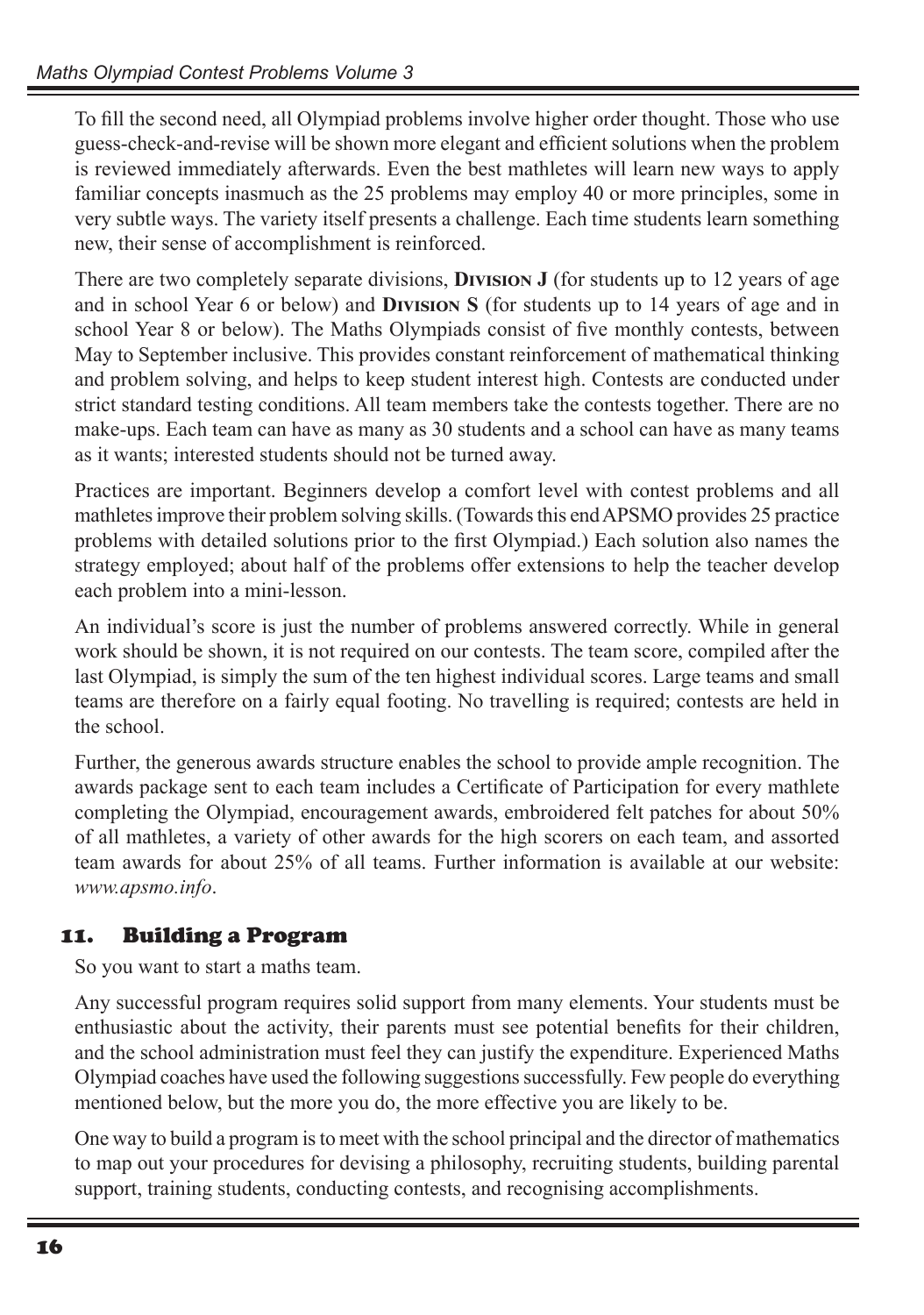# Set 1: Olympiad 1



What number can replace the square to make the statement true?

$$
5 \times 11 = \square + 12
$$



| The sum of the 3-digit number AAA and            |           |     |  |
|--------------------------------------------------|-----------|-----|--|
| the 2-digit number BB is the 4-digit number      | A A A     |     |  |
| $CD6E$ . A, B, C, D, and E are different digits. |           | B B |  |
| What 4-digit number does CD6E represent?         | $C$ D 6 E |     |  |





In simplest form, the fraction  $\frac{60}{N}$  represents a whole number. N is also a whole number. What is the total number of different values that *N* can be?



A bowl contains 100 pieces of coloured lollies: 48 green, 30 red, 12 yellow, and 10 blue. They are all wrapped in foil, so you do not know the colour of any piece of candy. What is the least number of pieces you must take to be certain that you have at least 15 pieces of the same colour?